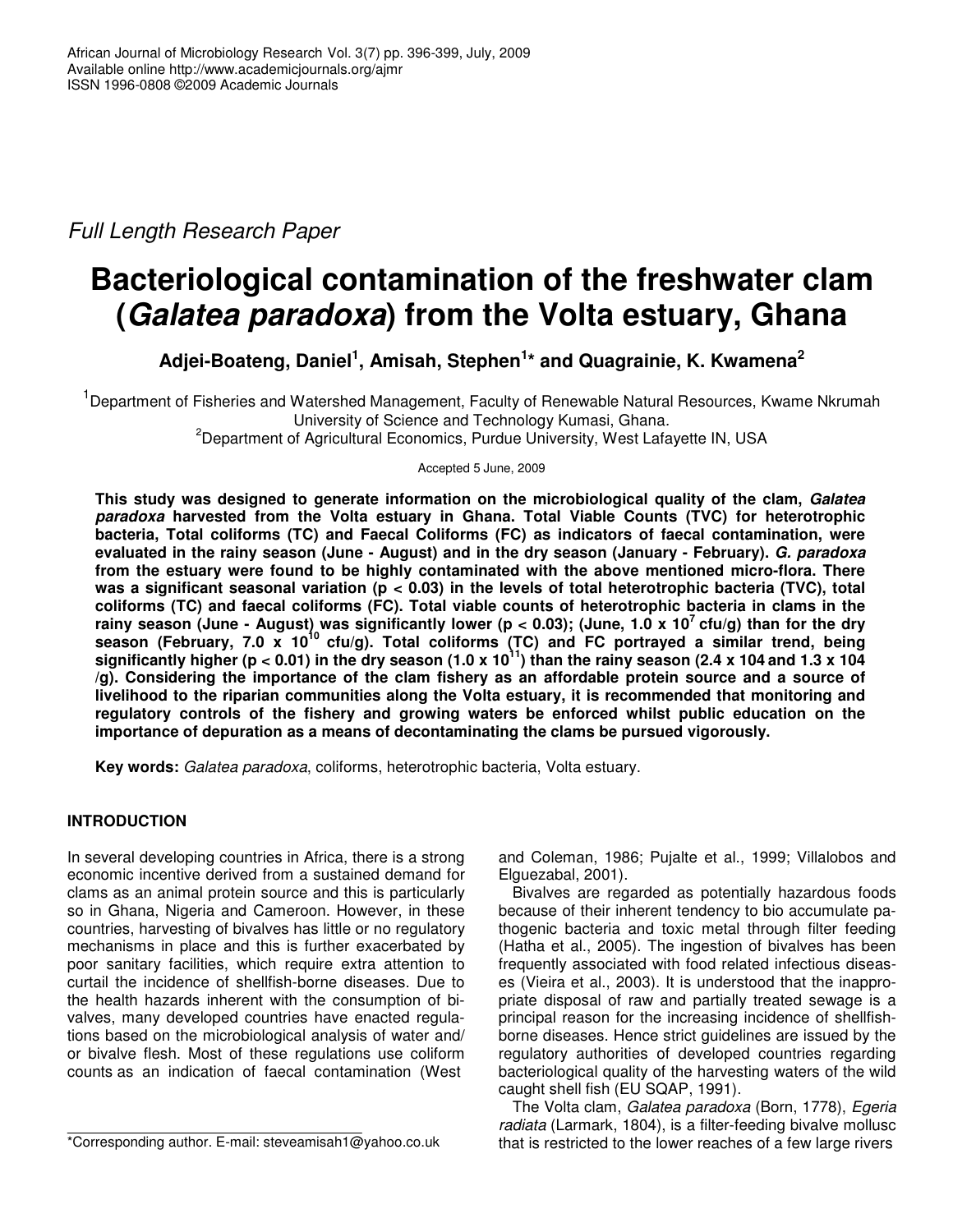**Table 1.** Mean total viable counts (TVC), Total coliforms (TC) and faecal coliforms (FC) of the growing waters of clams at the Volta estuary over the wet season (June - August 2008) and dry season (January - February 2009).

| Month            | TVC(cfu/g)                                | TC(MPN/g)                                 | FC(MPN/q)                                                                           |
|------------------|-------------------------------------------|-------------------------------------------|-------------------------------------------------------------------------------------|
| June 2008        | $4.5 \times 10^{4} \pm 3.5 \times 10^{4}$ | $3.8 \times 10^4 \pm 5.3 \times 10^4$     | 2.4 x 10 $^4$                                                                       |
| <b>July 2008</b> | $5.1 \times 10^6 \pm 7.0 \times 10^7$     | $2.0x10^{2} \pm 1.5 \times 10^{1}$        | $2.0 \times 10^{1} \pm 6.4 \times 10^{1}$                                           |
| August 2008      | $2.0 \times 10^4$                         | $2.6 \times 10^{4} \pm 2.9 \times 10^{4}$ | $1.7 \times 10^4 \pm 1.0 \times 10^4$                                               |
| January 2009     | $1.7 \times 10^3 \pm 7.1 \times 10^1$     | $4.4 \times 10^{3} \pm 5.6 \times 10^{3}$ | $2.4 \times 10^{2} \pm 2.7 \times 10^{2}$                                           |
| February 2009    | $2.0 \times 10^4 \pm 3.4 \times 10^2$     |                                           | $5.3 \times 10^5 \pm 2.3 \times 10^3$ 1.9 x 10 <sup>3</sup> ± 2.4 x 10 <sup>2</sup> |

Values are the means ± standard deviation (SD) of 40 samples from the two sampling sites.

in West Africa such as the Volta (Ghana), Cross and Nun (Nigeria), and Sanaga (Cameroon), (Etim and Brey, 1994). This clam has high nutritional value and constitutes an important protein source to the riparian human communities where it occurs (King, 2000). It is widely consumed in southern Ghana and serves as a means of livelihood to young men and women in these communities who fish, process and market the clams. It is harvested from the natural growing beds at the Volta estuary, regardless of the level of pollution of the waters. Little or no study has been carried out to assess the microbial load in the clams of the estuary. This study was, therefore, designed to generate information on the extent of bacteriological contamination of *G. paradoxa* harvested from the Volta estuary, Ghana, by assessing the presence and levels of heterotrophic bacteria, Total Viable Counts (TVC) and indicators of Faecal Contamination (Total Coliforms (TC) and Faecal Coliforms (FC).

#### **MATERIALS AND METHODS**

#### **Sampling of clam and water samples**

Clam and water samples were collected from two active fishing sites, Ada (5°49' 10" N, 0°38' 38" E) and Aveglo (5°52' 54" N, 0°38'55" E) at the Volta estuary in rainy (June - August, 2008) and dry (January - February, 2009) seasons. Water samples were collected in sterile bottles at 30 cm below the surface and 30 cm above the riverbed where the clams live. The samples were transported in thermally insulated boxes to the laboratory for analysis. Clams were washed with a brush and water to remove all material adhering to the shells and allow to air dry. Subsequently, the clams were opened aseptically using a sterile scalpel. Clam flesh weighing 10 g were homogenised in a blender with 90 ml of sterile distilled water, corresponding to a 10<sup>-1</sup> dilution (Hatha et al., 2005). The homogenate was serially diluted up to 10<sup>-12</sup> using 9ml of sterile dilution blanks. Overall 40 samples were collected from the two sites and each replicated 4 times.

Using the pour plate method 1.0 ml of the dilutions were transferred to sterile petri dishes and plated in duplicate in standard plate count agar. The plates were incubated at 37°C for 24 h. After incubation, the plates with 30 - 300 colonies were chosen for counting and the total plate count bacteria expressed as the number of colony forming units (cfu) per gram of shellfish.

#### **Enumeration of total heterotrophic bacteria or total viable count**

After counting and estimating total bacteria load, morphologically di-

fferent colonies were picked up using a sterile inoculation needle and aseptically transferred to a sterile nutrient slants for further characterisation. The isolates were checked for their purity and characterised up to genera following a standard characterisation key (Bodyfelt, 1979) based on Gram staining, spore staining, motility, Kovac's oxidase, oxidation/fermentation (O/F) test and catalase tests.

#### **Enumeration of total and faecal coliforms**

A sample homogenate was prepared in the same way as described for the total plate count bacteria and  $10^{-1}$  to  $10^{-12}$  dilutions were used for estimating the coliform bacteria. A standard 3 - tube dilution most-probable number (MPN) method (West, 1989) procedure was used to enumerate the coliform load in the clam samples. Using a sterile pipette 1 ml sample each was inoculated into 10 ml sterile McConkey broth. After inoculation, the tubes were incubated at 37°C for 24 h and checked for gas production. The tubes with gas production were recorded and referred to the MPN table to ascertain the MPN index for the coliforms.

All findings of MPN for FC and TC were log transformed  $(log_{10})$ for the purpose of statistical analysis. Analysis of variance (ANOVA) was performed on the total viable count (TVC), total coliforms and faecal coliform densities of the water and clam over the seasons.

# **RESULTS**

The bacteriological quality of the water and clams in the wet season (June - August 2008) and the ensuing dry season (January - February 2009) at the Volta estuary are presented (Tables 1 and 2). The results indicate significant seasonal variations in the concentration of total heterotrophic bacteria (TVC), total coliforms (TC) and faecal coliforms (FC) (Table 2).

Total viable counts of heterotrophic bacteria in clams in the rainy season (June -August) was significantly lower (p  $<$  0.03) (June, 1.0 x 10<sup>7</sup> cfu/g) compared to the dry season (February, 7.0 x 10<sup>10</sup> cfu/g). Total coliforms (TC) and FC portrayed a similar trend, being significantly higher (P  $<$  0.01) in the dry season (1.0 x 10<sup>11</sup>) compared with the rainy season (2.4 x 10<sup>4</sup> and 1.3 x 10<sup>4</sup>/g).

## **DISCUSSION**

Two groups of bacteria are of public health interest: bacteria naturally present in the environment such as *Aeromonas hydrophila*, *Clostridium botulinum*, *Vibrio* species and enterobacteriaceae such as *Salmonella, Shigella,* and *Escherichia coli*, which originates from contamination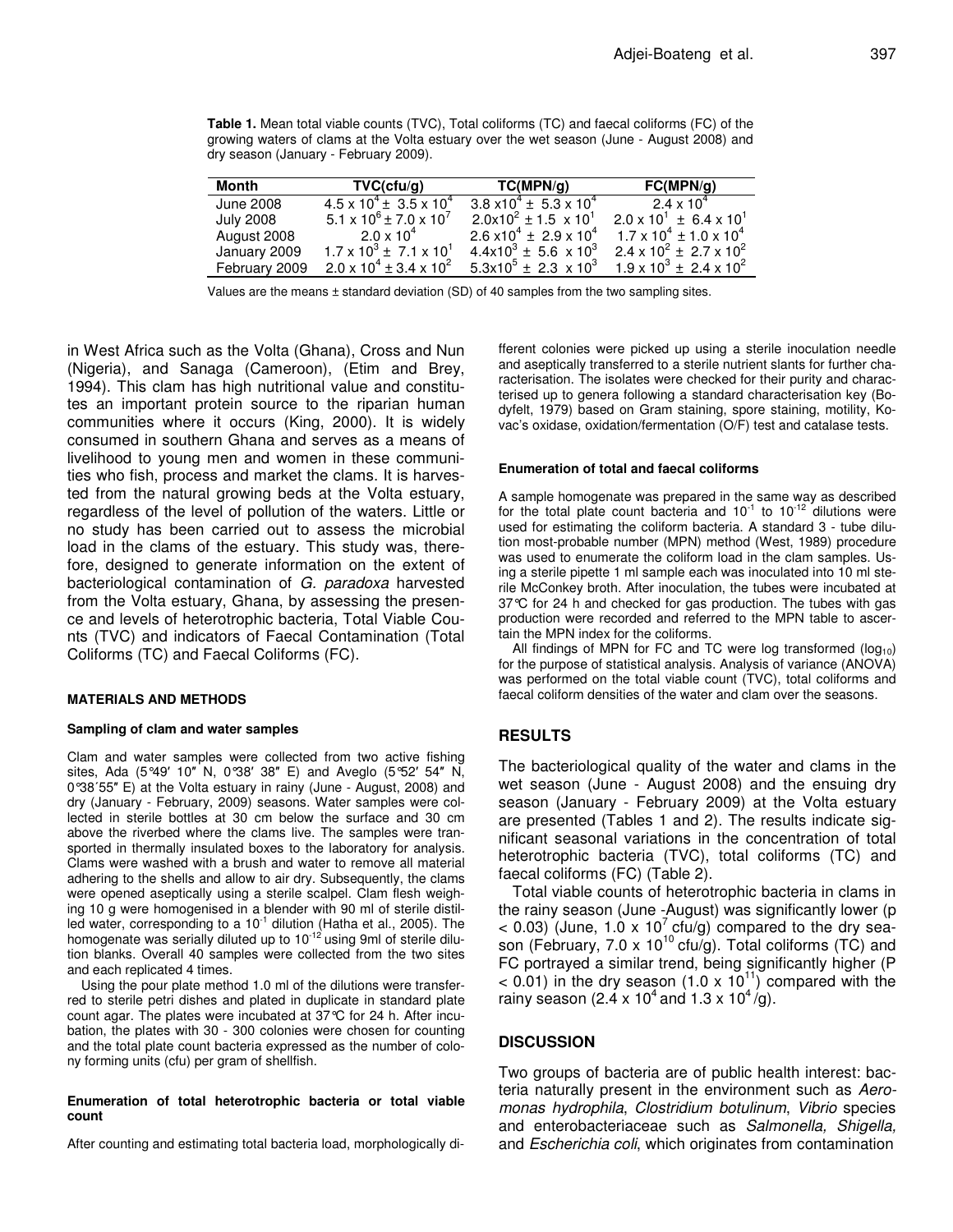**Table 2.** Mean total viable counts (TVC), total coliforms (TC) and faecal coliforms (FC) of clams harvested from the Volta estuary over the wet season (June - August 2008) and dry season (January - February 2009).

| Month            | TVC(ctu/g)                                   | TC(MPN/g)                                    | FC(MPN/g)                                    |
|------------------|----------------------------------------------|----------------------------------------------|----------------------------------------------|
| <b>June 2008</b> | $1.0 \times 10^{7} \pm 2.0 \times 10^{7a}$   | $2.4 \times 10^{4} \pm 2.7 \times 10^{4a}$   | $1.3 \times 10^4 \pm 1.6 \times 10^{4a}$     |
| <b>July 2008</b> | 6.0 x $10^8 \pm 7.9$ x $10^{8ab}$            | 2.4 x $10^{8ab}$                             | $2.4 \times 10^{8bc}$                        |
| August2008       | $1.9 \times 10^6 \pm 3.4 \times 10^{5 a}$    | $1.2 \times 10^5 \pm 4.0 \times 10^{4}$      | $9.3 \times 10^{4a}$                         |
| January 2009     | $4.0 \times 10^{7} \pm 2.8 \times 10^{7}$ ab | $7.5 \times 10^6 \pm 1.1 \times 10^{7ab}$    | $2.0 \times 10^6 \pm 3.0 \times 10^{6ab}$    |
| February 2009    | $7.0 \times 10^{10} \pm 4.0 \times 10^{10}$  | $1.0 \times 10^{11} \pm 1.5 \times 10^{11c}$ | $1.0 \times 10^{11} \pm 1.5 \times 10^{11c}$ |

Values are mean ± SD of 4 replicates. Mean values in the same column with a, b, c are different superscripts are significantly different (P < 0.05).

of the water with human residue (Vieira et al., 2003; Pereira et al., 2006). The determination of coliforms of faecal origin and *E. coli* provides relevant information regarding the hygiene-sanitary conditions of both the clams and the cultivation water. The results of this study show considerable contamination of the clams with bacteria of the later group. The results are in agreement with Ekanem and Adegoke (1995) who studied the bacteriological quality of a stock of *G. paradoxa* in Cross River, in Nigeria over two dry seasons in the month of January. The present study indicates significantly higher levels of bacteria than earlier studies by Hatha et al., (2005), who studied the bacteriology of the freshwater clam, *Battisa violacea,* in Fiji. Their study observed that less than 5% of the samples had acceptable levels of TVC (  $\leq$  5 x 10<sup>5</sup> cfu/ g) as outlined in guidelines of the centre for food safety and applied nutrition (CFSAN, 2003) of the United States Food and Drug Administration. For the present study, the TVC values recorded both in the rainy and dry season were higher than the acceptable limits given by CFSAN (2003) (Table 2).

Other studies conducted on the microbiological quality of bivalves in Brazil portrayed a significantly lower TC and FC levels compared to this study. Vieira et al. (2003) observed TC and FC ranges between  $< 1.8 - 1600/g$ and < 1.8 - > 920 /g respectively for *Crassostrea rhizophorae* in the Coco river estuary, Brazil. Additionally, Pereira et al. (2006) reported TC and FC ranges between < 3 - > 1100 /g and < 3 - > 1100 /g respectively for *C. gigas* in Brazil.

According to the European Union Shellfish Quality Assurance Programme (EU SQAP, 1991), shellfish from a Category A area can go for direct human consumption if they contain less than 300 FC/100 g of meat. Shellfish from Category B areas must not exceed, in 90% of the samples, the limit of 6000 FC/100 g of meat. Such shellfish can only be placed on the market after depuration over a specified period, relaying or heat treatment by an approved process in order to meet the Category A standard. If the European standards were applied, all the clams from the Volta estuary cannot be placed directly on the market after harvesting. The clams would have to undergo depuration or purification for a period of at least two months, a practice that is uncommon among clam

fishers and marketers in Ghana.

The high TVC and coliforms (TC and FC) in *G. paradoxa* harvested from the Volta estuary is a direct reflection of the quality of the shellfish harvesting waters, which are directly influenced by the rainfall patterns and many anthropogenic activities in the basin. The onset of the rainy season is characterised by heavy runoff from the surrounding villages. The runoff carries raw sewage from human habitations and leachate from waste dumping sites in the catchment area. Bacteria concentration increases to a peak in July but declines with increasing dilution of the estuarine waters by rainfall. The clams are filter-feeders and are able to accumulate the bacteria in their tissues to levels four to seven times higher than the surrounding water (Villalobos and Elguezabal, 2001; Hatha et al., 2005).

This study has provided considerable information on the prevalence and levels of bacteria in the clam, *G. paradoxa,* harvested from the Volta estuary. The results indicated that both the clams and their aquatic habitat carry considerably high and unacceptable levels of pathogenic bacteria. Considering the importance of the clams as an affordable protein source and means of livelihood for the riparian communities, it is recommended that regulatory authorities of the Volta basin put control mechanisms in place to avert the sustained pollution of the river environment and the clams. In addition, adequate and suitable sanitation facilities should be provided for communities of the riparian communities along the Volta basin. Education on the importance of depuration as a means of decontaminating the clams should be incorporated into the general clam fishery management.

# **ACKNOWLEDGEMENTS**

The authors are grateful to the International Foundation for Science (IFS A/4421-1) and AquaFish Collaborative Research Support Program (AquaFish CRSP) for providing financial support to conduct this research work. The authors are also grateful to the Department of Fisheries and Watershed Management of the Kwame Nkrumah University of Science and Technology, Kumasi, Ghana for logistical support.